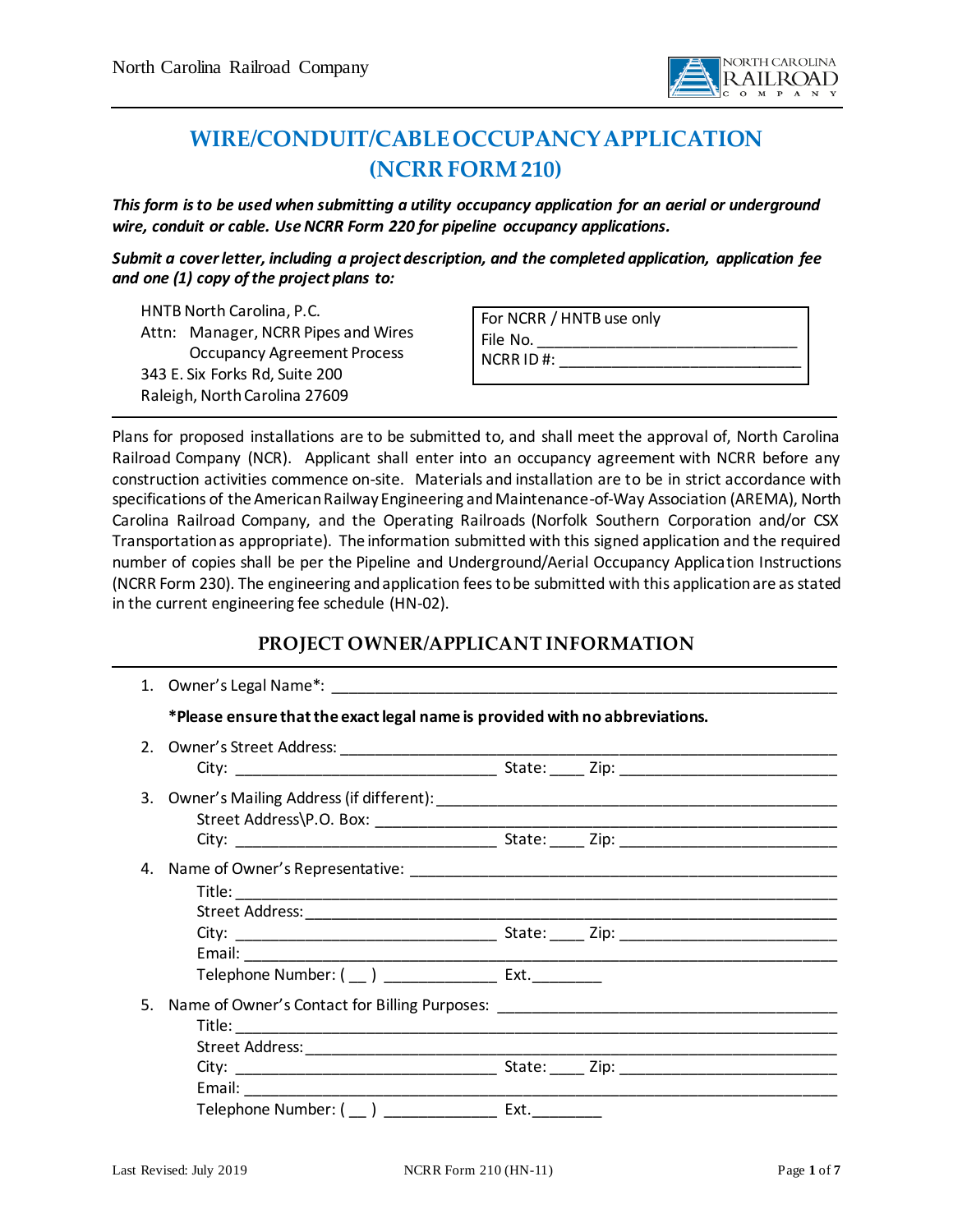

- 6. Billing: Owner prefers  $\Box$  yearly or  $\Box$  one-time non-assignable payment of occupancy fee.
- 7. Owner is a:
	- ☐ Corporation State of formation: \_\_\_\_\_\_\_\_\_\_\_\_\_\_\_\_\_\_\_\_\_\_\_\_\_\_\_\_\_\_\_\_\_\_\_\_\_\_\_\_\_\_\_\_\_\_
	- ☐ Limited Partnership State of formation: \_\_\_\_\_\_\_\_\_\_\_\_\_\_\_\_\_\_\_\_\_\_\_\_\_\_\_\_\_\_\_\_\_\_\_\_\_\_\_\_
	- ☐ Limited Liability Company State of formation: \_\_\_\_\_\_\_\_\_\_\_\_\_\_\_\_\_\_\_\_\_\_\_\_\_\_\_\_\_\_\_\_\_\_\_
	- ☐ General Partnership State of formation: \_\_\_\_\_\_\_\_\_\_\_\_\_\_\_\_\_\_\_\_\_\_\_\_\_\_\_\_\_\_\_\_\_\_\_\_\_\_\_\_
	- ☐ Sole Proprietorship State of formation:\_\_\_\_\_\_\_\_\_\_\_\_\_\_\_\_\_\_\_\_\_\_\_\_\_\_\_\_\_\_\_\_\_\_\_\_\_\_\_\_\_
	- ☐ Individual State of formation: \_\_\_\_\_\_\_\_\_\_\_\_\_\_\_\_\_\_\_\_\_\_\_\_\_\_\_\_\_\_\_\_\_\_\_\_\_\_\_\_\_\_\_\_\_\_\_\_
	- ☐ Government Entity State of formation:\_\_\_\_\_\_\_\_\_\_\_\_\_\_\_\_\_\_\_\_\_\_\_\_\_\_\_\_\_\_\_\_\_\_\_\_\_\_\_\_\_
	- □ Other State of formation:

Name and address of the owner's engineer or consultant (i.e. the party that will coordinate the project leave blank if none or same as applicant)

| 9. Contact Person Name:                   |      |  |
|-------------------------------------------|------|--|
|                                           |      |  |
| Street Address: _________________________ |      |  |
|                                           |      |  |
|                                           |      |  |
| Telephone Number: ()                      | Ext. |  |
|                                           |      |  |

### **PROJECT INFORMATION**

10. Proposed work involves (check all that apply) Existing Agreement for Installation? ☐ Installation of a new facility ☐ Yes

☐ Revision to existing facility\* ☐ No

- ☐ Upgrade to existing facility\* ☐ Unknown
- 

**\*Please include with the application a copy of the existing agreement between the applicant and North Carolina Railroad and/or Norfolk Southern Railway (or predecessors).**

| 11. Location of Installation: |               |  |
|-------------------------------|---------------|--|
| Nearest Street:               | Nearest Town: |  |
| County                        | State:        |  |
| Latitude:                     |               |  |
| Longitude:                    |               |  |
|                               |               |  |

12. Railroad Milepost Reference\*:MP \_\_\_\_\_\_\_\_\_\_\_\_\_\_\_\_\_\_\_\_ + \_\_\_\_\_\_\_\_\_\_\_\_\_\_\_\_\_ Feet

**\*Use the next lowest whole milepost adjacent to the project location + feet in the direction of increasing milepost to the project location. Applies to all milepost references in this application.** Mainline – Increasing milepost from Greensboro (MP 284) to Charlotte (MP 375)

- H-Line Increasing milepost from Greensboro (MP H-0) to Goldsboro (MP H-130)
- EC-Line Increasing milepost from Goldsboro (MP EC-0) to Morehead City (MP EC-94)
- 13. Orientation of proposed wireline installation:
	- $\Box$  Transverse crossing only fill in #14 below
	- $\Box$  Longitudinal (parallel to tracks) only fill in [#15](#page-2-0) below
	- $\Box$  Longitudinal and transverse crossing fill in #16 below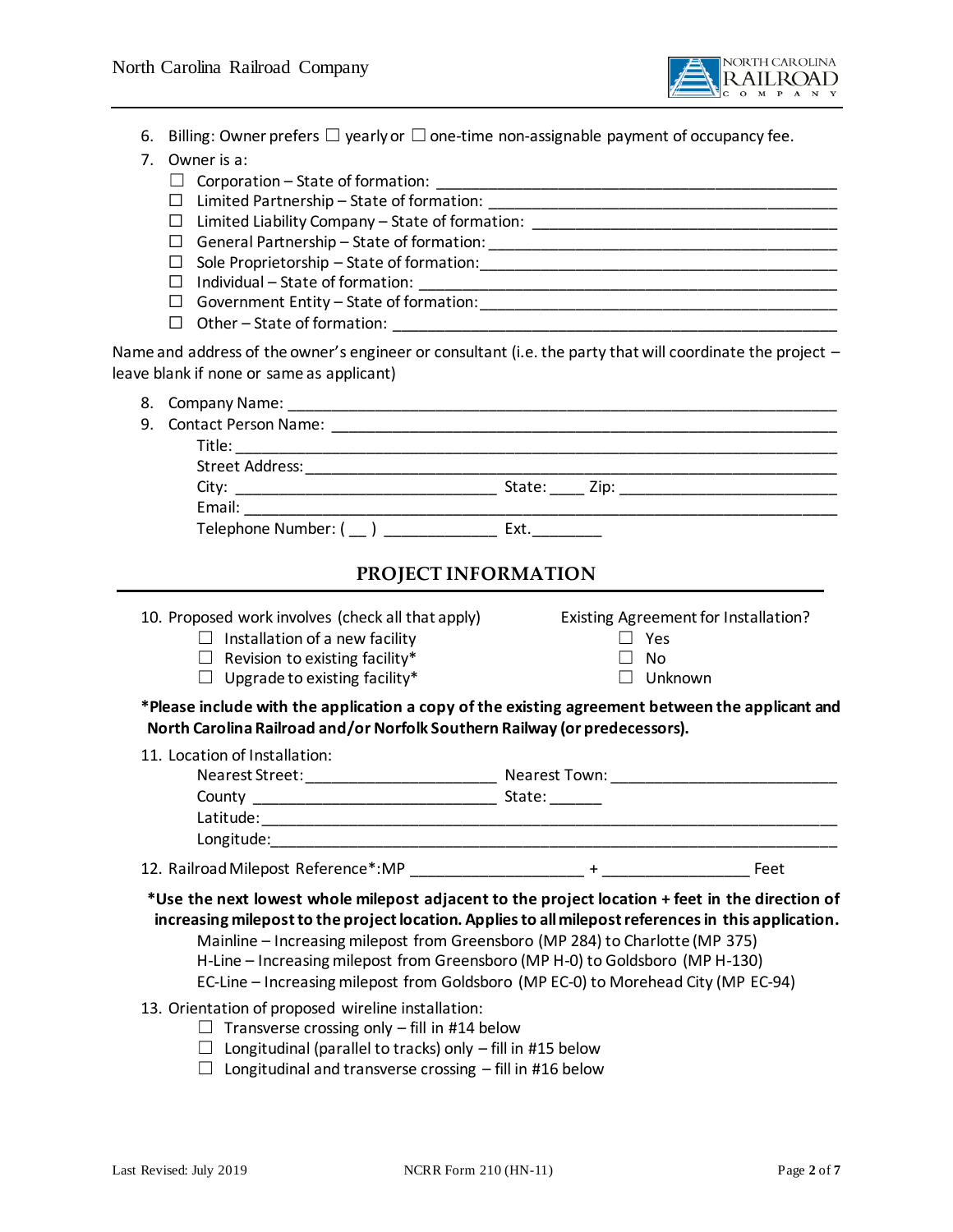

<span id="page-2-0"></span>

| 14. For a transverse crossing under the tracks:<br>Number of tracks to be crossed: ________                        |                |                                                 |      |
|--------------------------------------------------------------------------------------------------------------------|----------------|-------------------------------------------------|------|
|                                                                                                                    |                |                                                 |      |
|                                                                                                                    |                |                                                 |      |
| 15. For a longitudinal occupancy only:                                                                             |                |                                                 |      |
|                                                                                                                    |                |                                                 |      |
|                                                                                                                    |                |                                                 | Feet |
|                                                                                                                    |                |                                                 |      |
| Min. distance from centerline of nearest track of longitudinal portion: Feet                                       |                |                                                 |      |
| 16. For a longitudinal and transverse crossing:                                                                    |                |                                                 |      |
|                                                                                                                    |                |                                                 |      |
|                                                                                                                    |                |                                                 |      |
| Min. distance from centerline of nearest track of longitudinal portion: ________ Feet                              |                |                                                 | Feet |
|                                                                                                                    |                |                                                 |      |
| 17. Type of proposed installation:<br>$\Box$ Cable TV $\Box$ Telephone $\Box$ Electric Power $\Box$ Communications |                |                                                 |      |
|                                                                                                                    |                |                                                 |      |
| 19. Conductors: Number:                                                                                            |                |                                                 |      |
| Material: □ Copper □ Aluminum □ Fiber Optic, fiber count ______________________<br>AWG Gauge:                      |                |                                                 |      |
| 20. □ AC or □ DC: Voltage: ______No. of Phases: ______ Amperes: ______ Hertz: ______                               |                |                                                 |      |
| 21. Maximum voltage: _________________ Maximum Current: ________________________                                   |                |                                                 |      |
| 22. Maximum fault to ground current:                                                                               |                |                                                 |      |
| 23. Will installation be located entirely within the confines of a public street? $\Box$ Yes $\Box$ No             |                |                                                 |      |
| 24. Will the installation connect to an existing facility within the NCRR Corridor? $\Box$ Yes $\Box$ No           |                |                                                 |      |
| 25. Method of proposed installation:                                                                               |                |                                                 |      |
| $\Box$ Aerial wireline $\Box$ Bore and Jack $\Box$ Jacking                                                         |                |                                                 |      |
| $\Box$ Direction boring/Horizontal Direction drilling $\Box$ Open Cut                                              |                |                                                 |      |
|                                                                                                                    |                |                                                 |      |
| 26. Facilities to be installed/utilized on NCRR Corridor:                                                          |                |                                                 |      |
| <u>Type:</u>                                                                                                       | Quantity:      | <b>Nearest Distance to Centerline of Track:</b> |      |
| $\Box$ Manholes                                                                                                    |                |                                                 |      |
| $\Box$ Handholes                                                                                                   |                |                                                 |      |
| $\Box$ Pullboxes                                                                                                   |                |                                                 |      |
| $\Box$ Poles (New)                                                                                                 |                |                                                 |      |
| $\Box$ Poles (Existing)                                                                                            | ______________ |                                                 |      |
|                                                                                                                    |                |                                                 |      |
| *Show locations and dimensions on the drawings.                                                                    |                |                                                 |      |
| 27. Proposed construction:                                                                                         |                |                                                 |      |
|                                                                                                                    |                |                                                 |      |
|                                                                                                                    |                |                                                 |      |
|                                                                                                                    |                |                                                 |      |
|                                                                                                                    |                |                                                 |      |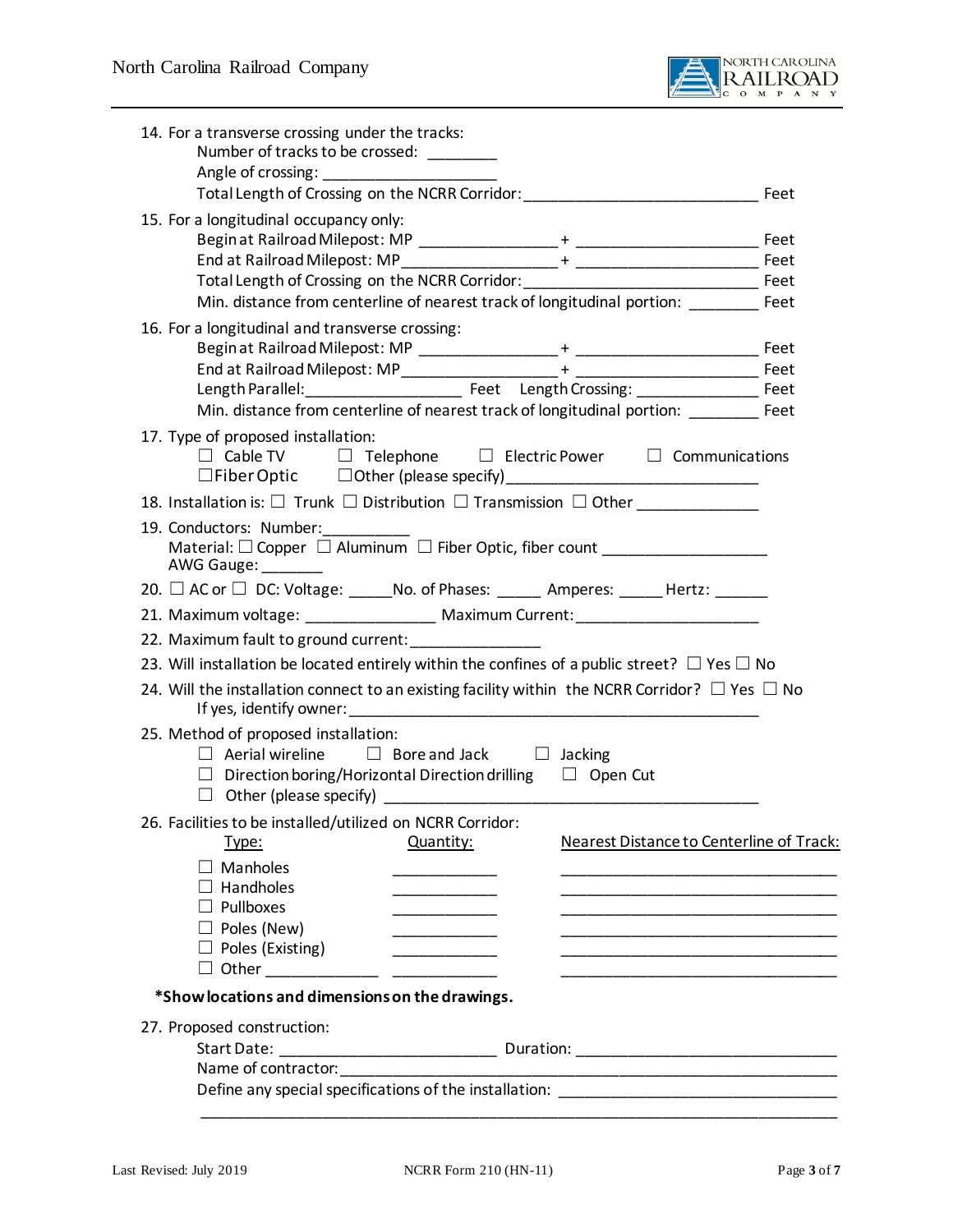

### *Underground Facilities*

| 29. Total Number of Conduits: ________ Number empty: _________ Number filled: _______                    |  |  |
|----------------------------------------------------------------------------------------------------------|--|--|
| 30. Number of cables or lines in each conduit: _________________________________                         |  |  |
| 31. Number of conductors in each cable or line: ________________________________                         |  |  |
| 32. Encasement Material:____________ Outside diameter: ______ Wall thickness: ______                     |  |  |
| 33. Bury depth:<br>Minimum depth on the NCRR Corridor but not beneath tracks: _____________________ Feet |  |  |
| <b>Aerial Facilities</b>                                                                                 |  |  |
| 34. Total aerial length on the NCRR Corridor entries and the set of the set of the Feet                  |  |  |
|                                                                                                          |  |  |
|                                                                                                          |  |  |
|                                                                                                          |  |  |
|                                                                                                          |  |  |
| 39. Height of wires above railroad communication and signal wires at 65°F: __________ Feet               |  |  |
|                                                                                                          |  |  |
|                                                                                                          |  |  |
| <b>Fiber Optic Facilities</b>                                                                            |  |  |
| 42. Number of fibers per cable: ________________________                                                 |  |  |
| 43. Identify each intended user of the conduit/cable:                                                    |  |  |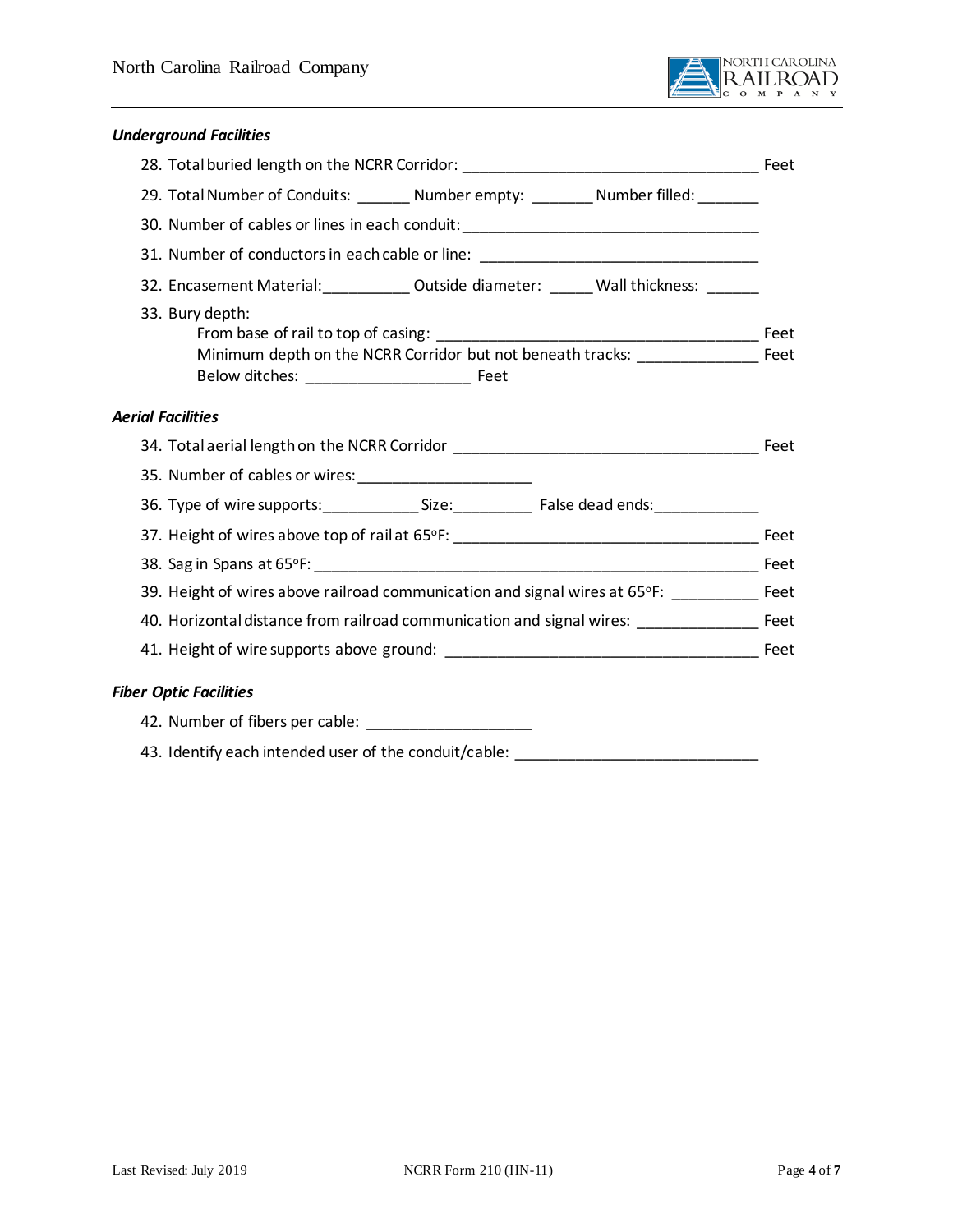

## **Applicant's Checklist**

The following is a checklist of items that shall be completed when submitting this application for a proposed Wire/Conduit/Cable Occupancy of NCRR Corridor. Please place a check by all items listed below once they are included with the application package. For more detailed descriptions of the requirements below see Form NCR 101 "Specifications for Wire, Conduit and Cable Occupations of North Carolina Railroad Company Property."

#### *Application Package to Include:*

- $\square$  One (1) copy of completed Wire/Conduit/Cable Occupancy Application (Form NCRR 210)
- $\square$  One (1) copy (no larger than half-size, preferably 11"x17") of the design and construction plans including plan view and profile view of the proposed facility
	- $\Box$  Plans clearly show the extent of proposed work affecting the NCRR Corridor
	- $\Box$  Plans drawn and printed to scale (ensure no unintended scaling occurs during printing)
	- $\Box$  Plans sealed by a Professional Engineer licensed in the State of North Carolina (no crimped seals)
	- $\Box$  No aerial background shown on plans
- $\Box$  One (1) copy of all specifications and computations for the proposed occupancy  $\Box$  Sealed by a Professional Engineer licensed in the State of North Carolina (no crimped seals)
- $\Box$  Non-refundable Engineering Review Fee (see Utility Engineering Fee Schedule)  $\Box$  Underground Facility Fee Included  $\Box$  Aerial Facility Fee Included
- $\Box$  If any portion of a wireline occupancy is underground, include the following:
	- $\Box$  Pipe Data Sheet in accordance with Form NCR 102 Plate I
	- $\Box$  Soil borings in accordance with Form NCR 102 Section 3.1

#### *Plan and Profile Submittal Requirements*

- $\Box$  All applicable requirements set forth in Form NCR 101 for all wireline occupancy applications
- $\Box$  Additionally, all applicable requirements set forth in Form NCR 102 if any portion of the wireline occupancy application is underground

#### *General Plan View Requirements*

- $\Box$  All existing and proposed railroad tracks shown and labelled
- $\Box$  North arrow
- ☐ Scale
- $\Box$  'To' labels for the next town, city or station in either direction along the railroad
- $\Box$  Name of the town and county in which the proposed facility is located
- $\Box$  Angle of crossing relative to railroad track(s)
- $\Box$  Distance (in feet) to lowest milepost (see application)
- $\Box$  Show and label the NCRR Corridor boundary as "NCRR Corridor" and non-operating NCRR property lines as "NCRR Property" (Remove all other Right-of-Way or Property boundaries within the NCRR Corridor)
- $\Box$  Show dimensions from the NCRR Corridor boundary to the centerline of the NCRR Corridor, centerline of the nearest track and the overall width of the NCRR Corridor
- $\Box$  If occupancy is within or adjacent to a roadway at-grade crossing:
	- $\Box$  Show roadway edges of pavement, dimension width and roadway name
	- $\square$  Show edges of pavement with dimensions from edge of road to centerline of proposed/existing poles
	- $\Box$  Show existing warning devices (flashers, gates, etc.) and clearances from devices to proposed wire line / poles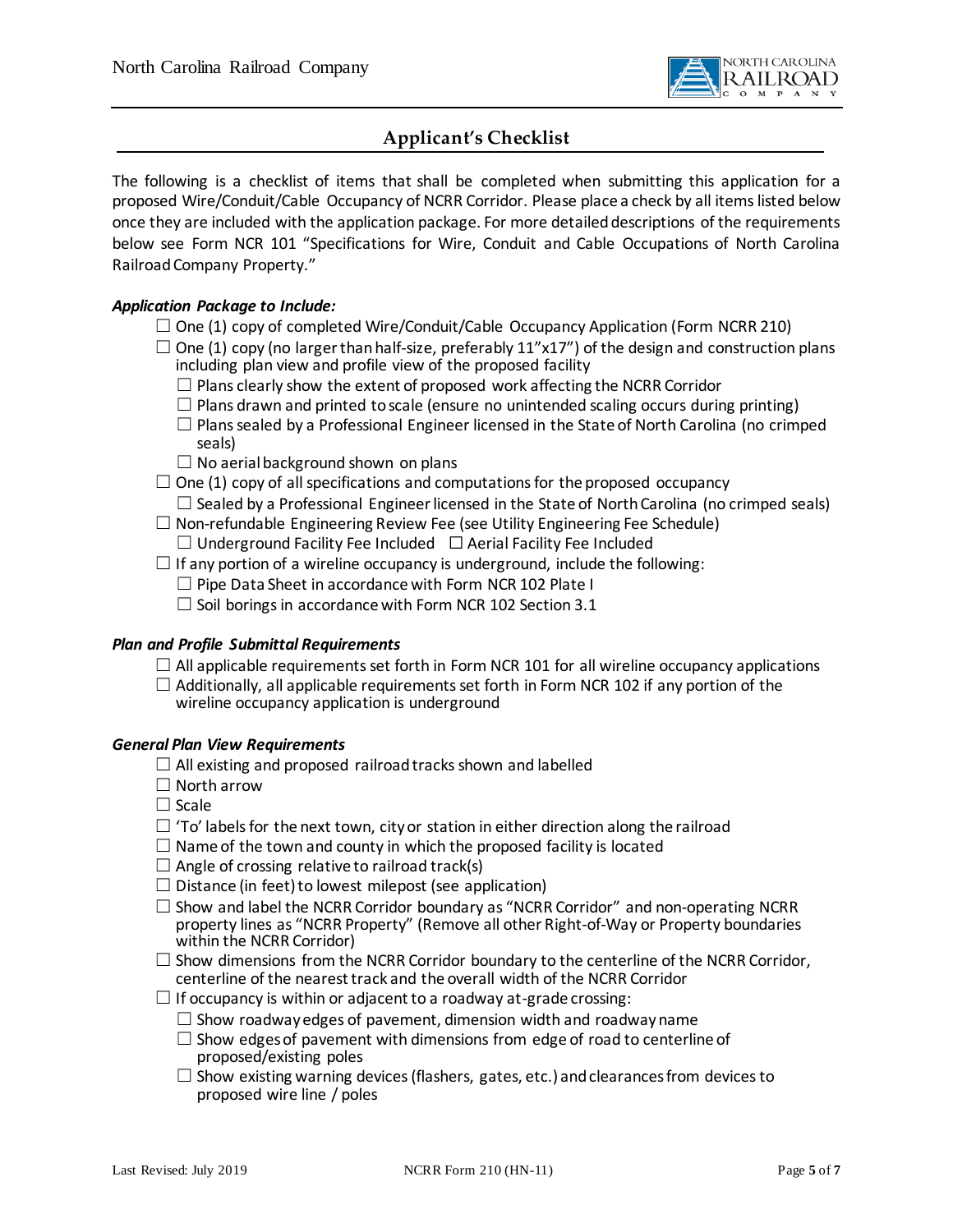

- $\Box$  Location of all existing and proposed poles and distance from edge of pole to nearest railroad track centerline
- $\Box$  Number of size and material of power wires, as well as number of pairs/fibers in communication cables
- $\Box$  Nominal voltage of line
- $\Box$  Base diameter, height, class and bury of poles
- $\Box$  Location, number, size and material of anchors and all guying for poles and arms
- $\Box$  Indicate any facilities to be abandoned
- $\Box$  Note in accordance with NCR 101 Section 1.6.1. C.9 regarding NCRR Specifications

#### *Additional Plan View Requirements for Aerial Transverse Crossings and Longitudinal Occupancies*

 $\Box$  Dimension distance between poles, from centerline of closest track to wireline, and show assigned pole numbers

#### *Additional Plan View Requirements for Underground Transverse Crossings*

- $\Box$  Dimension distance from the crossing to any turnouts
- $\Box$  Location of markers and an example of text on the proposed markers
- $\Box$  Note indicating method of installation
- $\square$  Show launching and receiving pits that are within the NCRR Corridor. Dimension from the pits to the nearest centerline of track. Dimension the length, width and depth of the pits.
- $\Box$  Details of any excavation or sheeting necessary to install the conduit in accordance with NCR 102 Section 5.9.1.C
	- $\Box$  Size and material of the conduit
	- $\Box$  Length of the conduit on NCRR Corridor
	- $\Box$  Cross section of the wireline showing the conduit, number of innerducts and, wires contained within each innerduct and if any innerducts are empty.
- $\Box$  Note in accordance with NCR 101 Section 1.6.1. C.9 regarding NCRR Specifications

#### *Additional Plan View Requirements for Underground Longitudinal Occupancies*

- $\Box$  Location of markers and an example of text on the proposed markers
- $\Box$  Location of existing above and below ground utilities
- $\Box$  Note indicating method of installation
- $\Box$  Size and material of the conduit
- $\Box$  Length of the conduit on NCRR Corridor
- $\Box$  Indicate the overall length of the occupancy on each page
- $\Box$  Cross section of the wireline showing the conduit, number of innerducts and, wires contained within each innerduct and if any innerducts are empty.

#### *General Profile View Requirements*

- ☐ Scale
- $\Box$  Draw the profile perpendicular to the track centerline
- $\Box$  Indicate which direction the section is looking
- $\Box$  All existing and proposed railroad tracks shown
- $\Box$  Show and label NCRR Corridor boundary as "NCRR Corridor"
- $\square$  Show number and location of wires, voltage, power, ground and neutral wires, etc.
- $\Box$  Note in accordance with NCR 101 Section 1.6.1. C.9 regarding NCRR Specifications